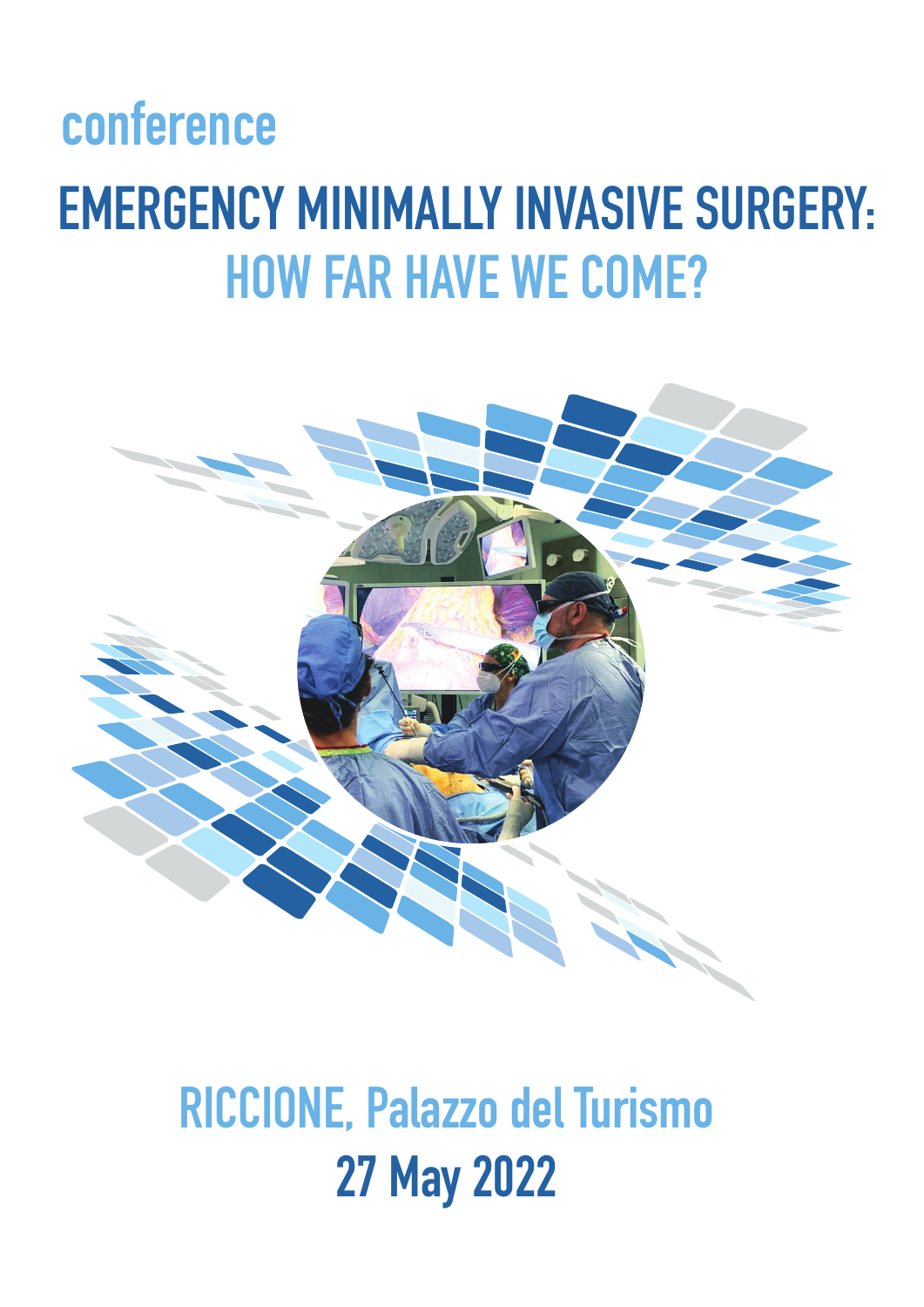#### **Introduction**

Minimally invasive surgery has spread so widely that it has now become the primary surgical approach in daily elective surgery. An increase in expertise in elective surgery has led to a progressive increase in the use of minimally invasive approaches in the emergency setting. While multiple guidelines have extensively explored the role of minimally invasive techniques in elective surgery, the role of this technique has not been concretely established in emergency surgery, and often the defining factor remains the skills of the individual surgeon. Despite the fact that emergency procedures constitute a significant percentage of the surgical activity carried out in both central and peripheral hospitals. Furthermore, the pandemic from which we are struggling to emerge has not only disrupted our daily lives, it has posed many obstacles to minimally invasive surgery, even in emergencies, to the extent that subjects such as the evacuation of fumes in surgery have become hot topics. We have organised a day of topics discussing emergency minimally invasive surgery. Riccione, with its proud heritage of hospitality will host the conference, which we hope will attract many participants and an equally significant approval by all.

*Conference Presidents* **Dr. Andrea Lucchi** and **Prof. Salomone Di Saverio**

*Scientific Committee* **Dr.ssa Laura Agostinelli, Dr. Luca Cardinali, Dr. Angelo Ciarrocchi, Dr. Michele Grassia, Dr.ssa Irene Marziali** 

#### **General Information**

#### **Location**

Palazzo del Turismo, Piazzale Ceccarini 11, Riccione (RN)

#### **Training credits**

ECM: 3937 - 348154 Accredited professions and disciplines: Medical doctor (General surgery, thoracic surgery, anaesthesia and ICU, Emergency surgery), Nurse. Available places: 100 Educational objectives: Guidelines, protocols, procedures.

#### **Registration**

Participation is free. Online registration is compulsory before the 25 May 2022 via the following link: www.comunicazioneventi.it

#### **Lunch and Coffee break**

Lunch and Coffee break will take place at the first floor hall. From the hall it will be possible to watch the discussions on a big screen. **Open coffee** will be available form 10,00 to 12,00 **Light lunch** will be from 12,30 to 13,30

# **Organizational Secretariat and ECM Provider 3937** comunicazion & venti

Via Punta di Ferro 2/L, Forlì - Tel 0543 720901 www.comunicazioneventi.it - segreteria@comunicazioneventi.it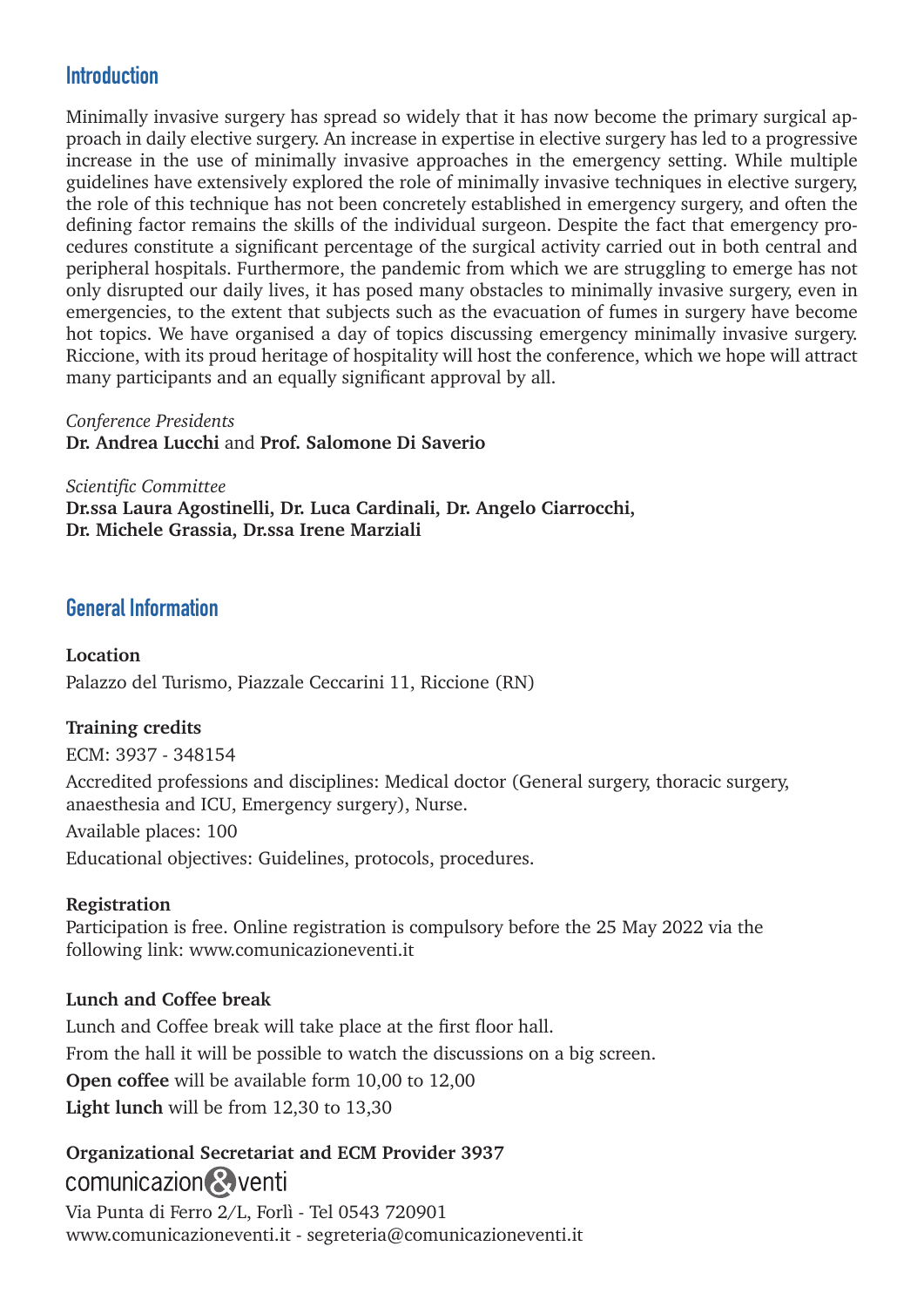# **Programme**

**8.00 Registration of participants** - **First floor hall**

#### **Introduction** - **Second floor hall**

- **8.15 Welcome and Opening Remarks**
- **8.30 Conference Presentation** Dr. Andrea Lucchi, Prof. Salomone Di Saverio

### **Cholecystitis** - **Second floor hall**

*Moderators:* Prof. Giorgio Ercolani, Dr. Stefano Bonilauri

- **8:45 Cholecystitis: critical view of safety** Dr. Michele Masetti
- **9.00 Cholecystitis: the role of fluorescence** Dr. Hayato Kurihara
- **9.15 Iatrogenic lesions during VLC: what to do?**  Prof. Massimo Rossi
- **9.30 Question time**  Dr. Silvio Guerriero, Dr. Rosario Tranchino, Dr.ssa Giulia Vitali

#### **Lecture** - **Second floor hall**

**9:40 Choledecolithiasis and Cholelithiasis: indications and limits of emergency laparoscopic CBDE** 

Mr. Alberto Isla, *Consultant Surgeon St. Mark's Hospital and Academic Institute* 

# **Upper GI** - **Second floor hall**

*Moderators:* Dr. Gianluca Garulli, Prof. Franco Stella

- **10:10 Laparoscopic treatment of gastro-duodenal perforations**  Dr. Antonio Tarasconi
- **10.25 Diaphragmatic hernia in urgency. Emergency surgical management of Diaphragmatic Hernia** - Prof. Luigi Bonavina
- **10.40 Emergency minimally invasive treatment of esophago-gastric tumours**  Prof. Riccardo Rosati
- **10:55 Question time**  Dr. Paolo Morgagni, Dr. Maurizio Salvi, Dr. Augusto Verzelli

# **Intestinal occlusions** - **Second floor hall**

*Moderators:* Prof. Mario Guerrieri, Prof. Andrea Mingoli, Prof. Gilberto Poggioli

- **11:10 The role of the Endoscopist in colo-rectal occlusions** Dr. Marco Di Marco
- **11:25 The role of the surgeon in colo-rectal occlusions** Dr. Isacco Montroni
- **11:40 SBO: tips and tricks**  Dr.ssa Maria Paola Giusti
- **11:55 Question time**  Dr. Sergio Grani, Dr. Francesco Santilli, Dr. Davide Pellegrini

# **Appendicitis** - **Ground floor hall**

*Moderators:* Dr. Patrizio Capelli, Prof. Paolo Carcoforo

- **11:10 Key points on the guidelines**  Dr. Nicola Fabbri
- **11:25 Appendectomy: does SILS have a role to play?** Prof.ssa Silvia Quaresima
- **11:40 Appendectomy in the pediatric age group** Dr. Vincenzo Domenichelli
- **11:55 Question time**  Dr. Pierluigi Berti, Dr.ssa Maria Chiara Ranucci, Dr. Federico Zanzi

#### **Lecture** - **Second floor hall**

**12:00 The urgent surgical management of metastatic colo-rectal tumours** Mr Willem Bemelman, *Consultant Surgeon Academic Medical Centre, University of Amsterdam*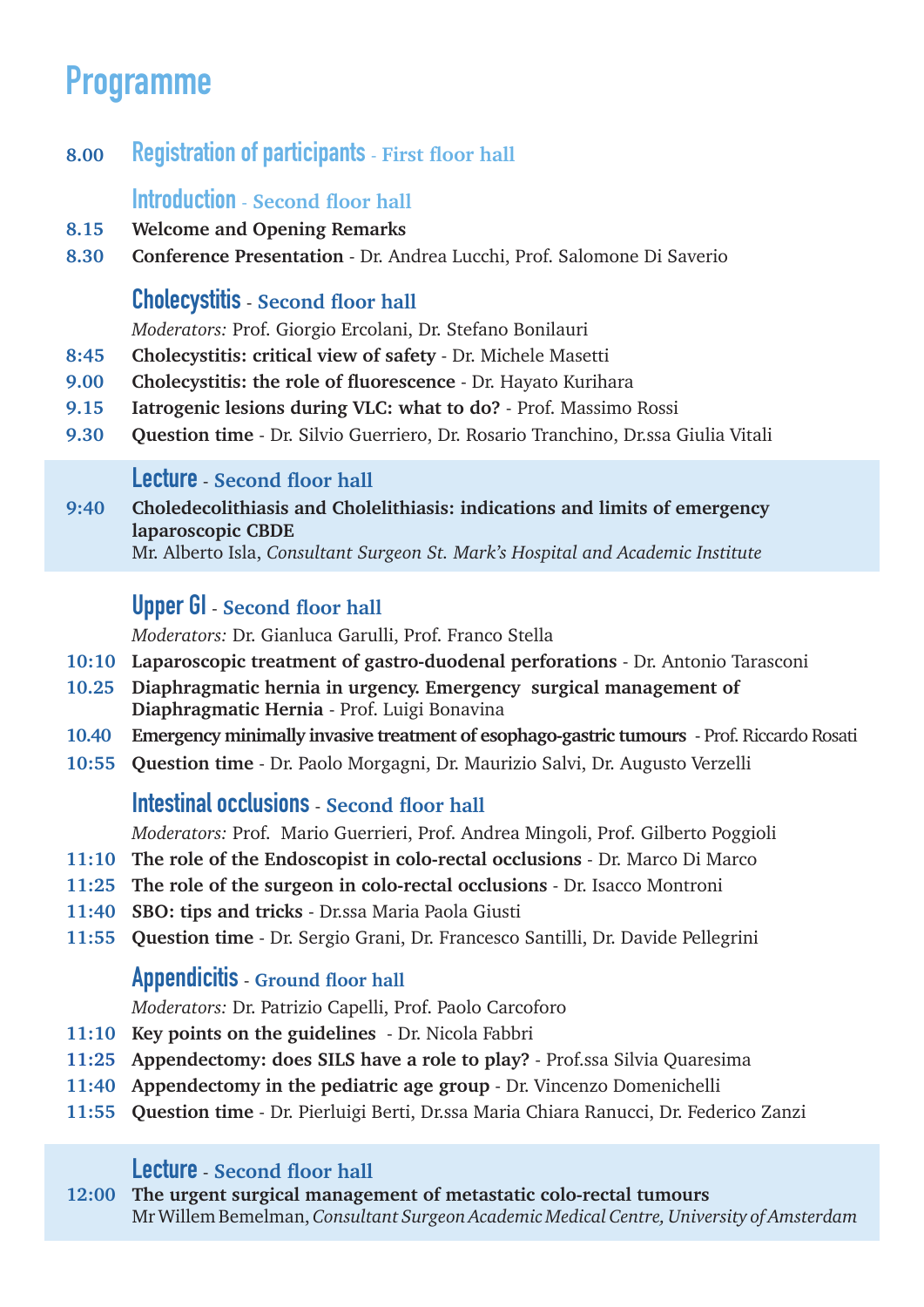# **12:30 Break**

## **Urgencies in Bariatric Surgery** - **Second floor hall**

*Moderators:* Dr. Stefano Cariani, Prof. Marcello Lucchese, Dr. Alberto Zaccaroni, Prof. Marco Antonio Zappa

#### **Lecture** - live streaming - **Second floor hall**

- **13:30 Should all general surgeons manage the early complications of bariatric surgery?** Md Robert Lim, *Deputy President SAGES, Oklahoma University Physicians Tulsa*
- **14:00 Management of leak after Sleeve Gastrectomy** Dr. Mirto Foletto
- **14:15 Internal hernia management** Prof. Federico Marchesi
- **14:30 Anastomotic ulcer management** Dr. Angelo Michele Schettino
- **14:45 Anastomotic leak management** Dr. Paolo Bernante
- **15:00 The endoscopists point of view** Dr. Luca Leuratti
- **15:15 Question time**  Dr.ssa Laura Agostinelli, Dr. Dario Bettini, Dr.ssa Maria Luisa Bianchi

# **Diverticulitis** - **Ground floor hall**

*Moderators:* Prof. Giampaolo Ugolini, Prof. Gabriele Anania, Prof. Alessandro Paganini

- **13:30 Hartmann vs anastomosis** Dr. Riccardo Morici
- **13:45 Laparoscopic Lavage: is there still room?** Dr. Gianluigi Moretto
- **14:00 Question time** Dr. Massimo Framarini, Dr. Massimo Sartelli, Dr. Davide Zattoni

### **Urgent Abdominal Wall Surgery** - **Ground floor hall**

*Moderators:* Dr. Fausto Catena, Prof. Quirino Lai

- **14:15 Laparocele and hernia of the abdominal wall: advantages and limits of laparoscopy** Dr. Gaetano Cattaneo
- **14:30 Inguinal hernia: advantages and limits of laparoscopy** Dr.ssa Silvia Neri
- **14.45 Robotic surgery and the abdominal wall** Dr. Stefano Scabini
- **15:00 Question time**  Dr. Alberto Buonanno, Dr. Davide Cavaliere, Dr. Michele Grassia

#### **Investigator meeting** - **Ground floor hall**

**15.10 Icral 4** - Prof. Marco Catarci

#### **Lecture** - **Second floor hall**

- **15:25 Minimally invasive management of complications after colo-rectal**  Md Cihangir Akyol
- **15:55 ERAS in emergency surgery: the pros and cons** Dr. Marco Scatizzi
- **16:25 The fluorescence in emergency surgery: the advantages and limits** Prof. Gian Luca Baiocchi
- **16.55 Minimally invasive surgery in pandemic times** Dr. Ferdinando Agresta
- **17.25 Laparoscopy in trauma cases** Dr.ssa Micaela Piccoli

#### **17:55 Take home message** - **Second floor hall** Dr. Andrea Lucchi, Prof. Salomone Di Saverio

**18:15 Conclusion and ECM**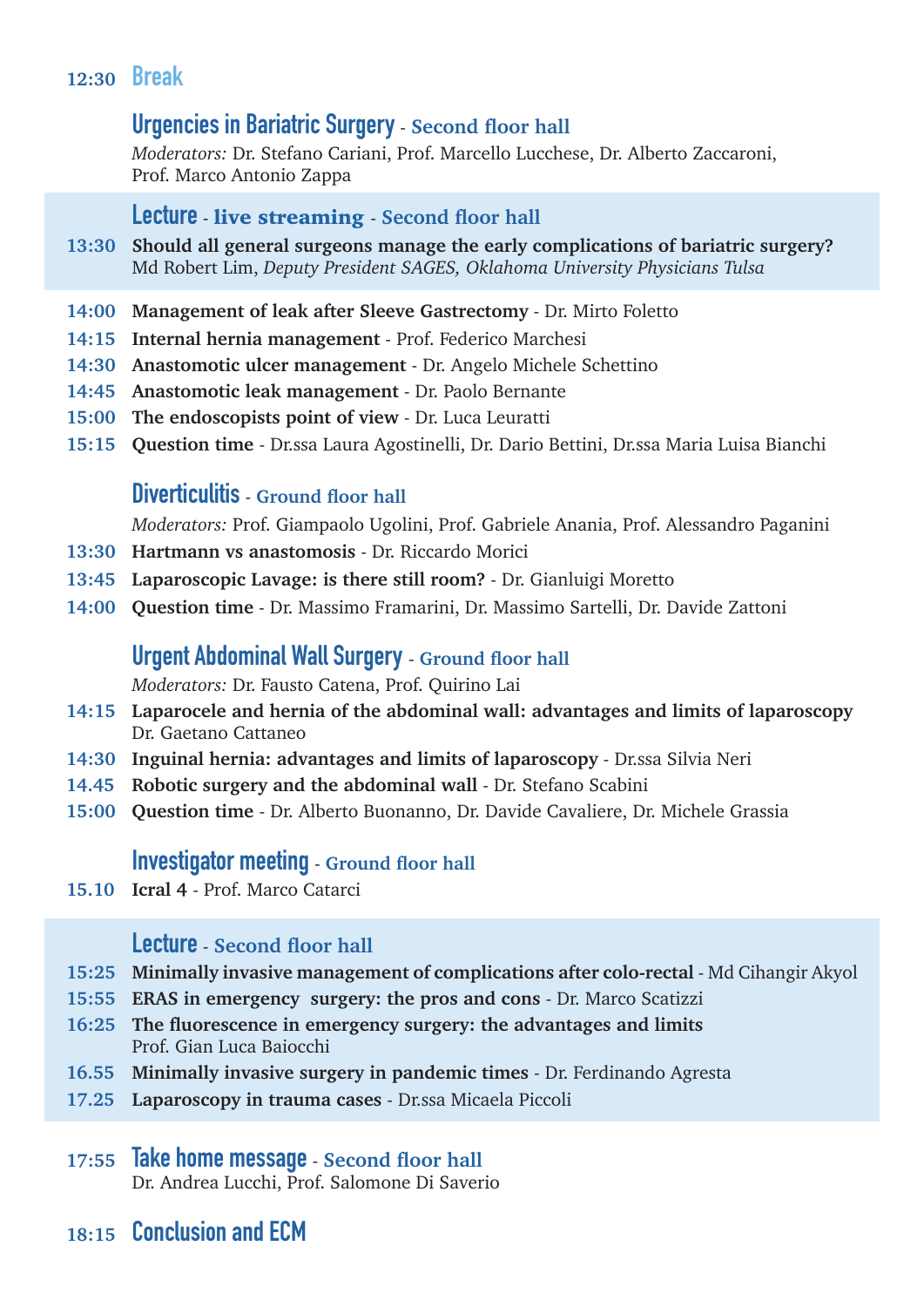# **Faculty**

Dr.ssa Laura Agostinelli, *Riccione* Dr. Ferdinando Agresta, *Vittorio Veneto* Md Cihangir Akyol, *Ankara, Turkey* Prof. Gabriele Anania, *Ferrara*  Prof. Gian Luca Baiocchi, *Cremona* Md Willem Bemelman, *Amsterdam* Dr. Paolo Bernante, *Bologna* Dr. Pierluigi Berti, *Riccione*  Dr. Dario Bettini, *Forlì* Dr.ssa Maria Luisa Bianchi, *Rimini* Prof. Luigi Bonavina, *Milano* Dr. Stefano Bonilauri, *Reggio Emilia* Dr. Alberto Buonanno*, S. Benedetto del Tronto* Dr. Patrizio Capelli, *Piacenza* Prof. Paolo Carcoforo, *Ferrara* Dr. Stefano Cariani, *Bologna* Dr. Marco Catarci, *Roma* Dr. Fausto Catena, *Cesena* Dr. Gaetano Cattaneo, *Piacenza* Dr. Davide Cavaliere, *Forlì* Dr. Marco Di Marco, Riccione Prof. Salomone Di Saverio, *S. Benedetto del Tronto* Dr. Vincenzo Domenichelli, *Rimini* Prof. Giorgio Ercolani, *Forlì* Dr. Nicola Fabbri, *Cesena* Dr. Mirto Foletto, *Padova* Dr. Massimo Framarini, *Forlì* Dr. Gianluca Garulli, *Rimini* Dr.ssa Maria Paola Giusti, *Milano* Dr. Sergio Grani, *Fermo* Dr. Michele Grassia, *Riccione* Prof. Mario Guerrieri, *Ancona* Dr. Silvio Guerriero, *Fermo* Md Alberto Isla, *London, UK* Md Robert Lim, *Tulsa, USA* Dr. Hayato Kurihara, *Milano*

Prof. Quirino Lai, *Roma* Dr. Luca Leuratti, *Firenze* Prof. Marcello Lucchese, *Firenze* Dr. Andrea Lucchi, *Riccione* Prof. Federico Marchesi, *Parma* Dr. Michele Masetti, *Bologna* Prof. Andrea Mingoli, *Roma* Dr. Isacco Montroni, *Faenza* Dr. Gianluigi Moretto, *Peschiera Del Garda* Dr. Paolo Morgagni, *Forlì*  Dr. Riccardo Morici, *Catania* Dr.ssa Silvia Neri, *Sassuolo* Prof. Alessandro Paganini, *Roma* Dr. Davide Pellerini, *S. Benedetto del Tronto* Dr.ssa Micaela Piccoli, *Modena* Prof. Gilberto Poggioli, *Bologna* Prof.ssa Silvia Quaresima, *Roma* Dr.ssa Maria Chiara Ranucci, *Perugia* Prof. Riccardo Rosati, *Milano* Prof. Massimo Rossi, *Roma* Dr. Maurizio Salvi, *Riccione* Dr. Francesco Santilli, *Riccione* Dr. Massimo Sartelli, *Macerata* Dr. Stefano Scabini, *Genova* Dr. Marco Scatizzi, *Firenze*  Dr. Angelo Michele Schettino, *Cesena* Prof. Franco Stella, *Forlì* Dr. Antonio Tarasconi, *Parma* Dr. Rosario Tranchino, *Lugo* Prof. Giampaolo Ugolini, *Ravenna* Dr. Augusto Verzelli, *Fabriano* Dr.ssa Giulia Vitali, *Riccione* Dr. Alberto Zaccaroni, *Forlì* Dr. Federico Zanzi, *Ravenna* Prof. Marco Antonio Zappa, *Milano* Dr. Davide Zattoni, *Ravenna*



Awaiting approval: Ministero della Salute, AUSL Romagna, SICOB, SIC

#### **With the unconditional support of the sponsor companies**